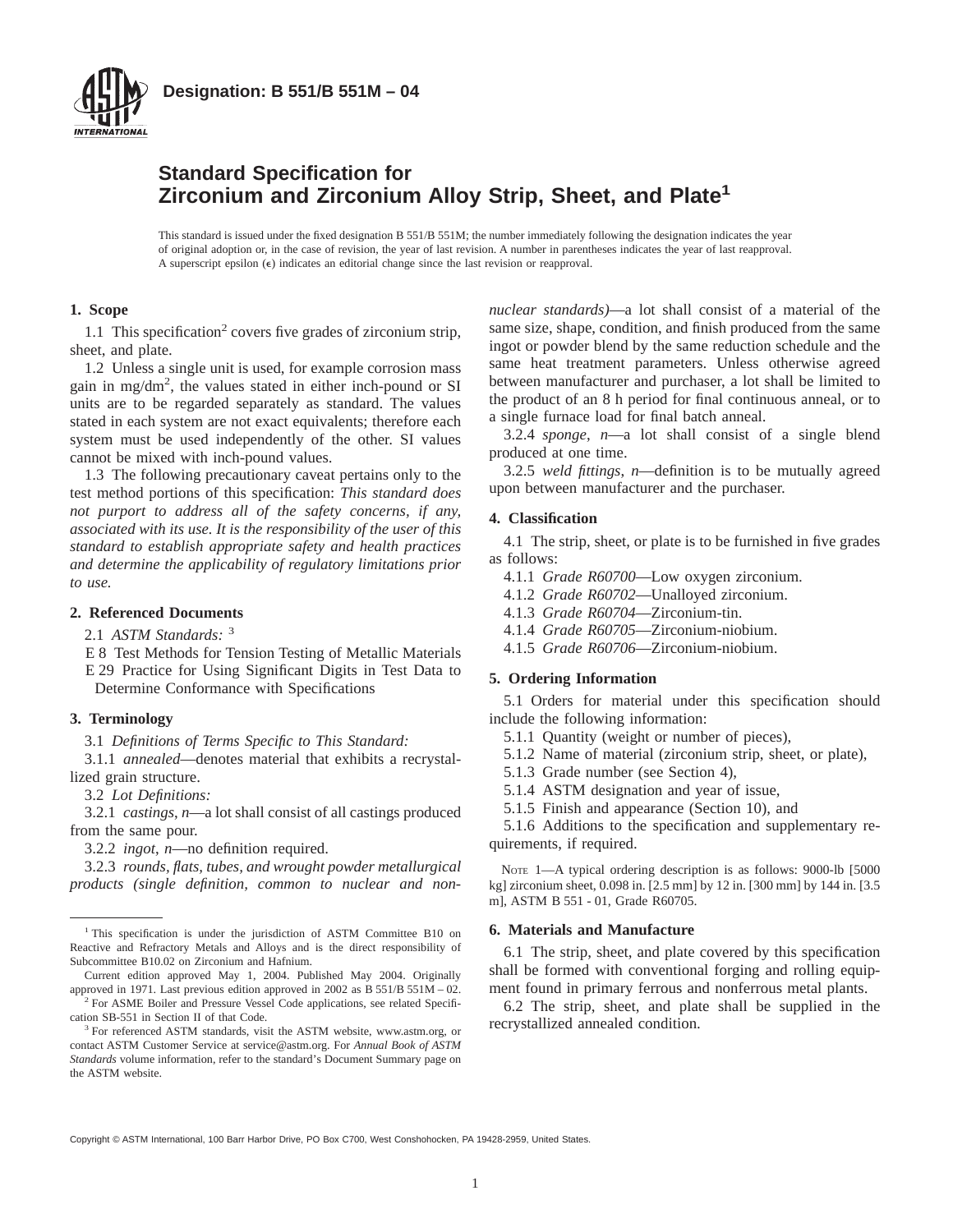# **7. Chemical Composition**

7.1 The material shall conform to the requirements as to chemical composition prescribed in Table 1.

7.2 The manufacturer's ingot analysis shall be considered the chemical analysis for strip, sheet, and plate, except for hydrogen and nitrogen, which shall be determined on the finished product.

7.3 When requested by the purchaser and stated in the purchase order, a product analysis for any elements listed in Table 1 shall be made on the finished product.

7.3.1 The manufacturer's analysis shall be considered as verified if the check analysis confirms the manufacturer's reported values within the tolerances prescribed in Table 2.

#### **8. Mechanical Properties**

8.1 The material, as represented by the test specimens, shall conform to the tensile properties prescribed in Table 3.

8.2 For strip and sheet, the bend test specimen shall stand being bent at ambient temperature through an angle of 105° without fracture in the outside of the bent portion. The bend shall be made on a radius equal to that shown in Table 3 for the applicable grade.

### **9. Permissible Variations in Dimensions**

9.1 *Thickness*—The variation in thickness of strip, sheet, and plate are given in the following tables:

9.1.1 Hot- and cold-rolled sheet, Table 4.

9.1.2 Hot-rolled strip, Table 5.

9.1.3 Cold-rolled strip, Table 6.

9.1.4 Plate, Table 7.

9.2 *Width and Length*—The variation in width and length are given in the following tables:

9.2.1 Hot- and cold-rolled sheet, Table 8.

9.2.2 Hot-rolled strip, Tables 9 and 10.

9.2.3 Cold-rolled strip, Tables 11 and 10.

9.2.4 Plate, Table 12.

9.3 *Crown Tolerances*—The variations in crown tolerances are given in the following tables:

9.3.1 Hot-rolled strip, Table 13.

9.3.2 Cold-rolled strip, Table 14.

**TABLE 2 Permissible Variation in Check Analysis Between Different Laboratories**

| Element           | Permissible Variation in<br>Product Analysis, % |
|-------------------|-------------------------------------------------|
| Hydrogen          | 0.002                                           |
| Nitrogen          | 0.01                                            |
| Carbon            | 0.01                                            |
| Hafnium           | 0.1                                             |
| $lron + chromium$ | 0.025                                           |
| Tin               | 0.05                                            |
| <b>Niobium</b>    | 0.05                                            |
| Oxygen            | 0.02                                            |

9.4 *Camber Tolerances*—The variations in camber tolerances are given in the following tables.

9.4.1 Hot- and cold-rolled sheet, Table 15.

9.4.2 Hot- and cold-rolled strip, Table 16.

9.4.3 Plate, Table 17.

9.5 *Diameter*—The variation in diameter tolerance for circular plates is given in Table 18.

9.6 *Weight*—The permissible variation in weight for zirconium sheet is given in Table 19.

9.7 *Flatness*—The permissible variation from a flat surface for zirconium plate is given in Table 20.

#### **10. Workmanship, Finish and Appearance**

10.1 Flat-rolled product in the hot-rolled condition shall be furnished with one of the following finishes as designated on the order.

10.1.1 Not descaled,

10.1.2 Mechanically descaled,

10.1.3 Mechanically descaled and pickled, or

10.1.4 As-ground.

10.2 Material in the cold-rolled condition shall be furnished with a bright cold-rolled finish, or finished by mechanical or chemical methods.

10.3 The following types of edges are available:

10.3.1 Mill edge,

10.3.2 Slit edge,

10.3.3 Sheared edge, and

10.3.4 Machined edge.

|                          |           |                      | Composition, % |                      |            |
|--------------------------|-----------|----------------------|----------------|----------------------|------------|
| Element                  |           |                      | Grades         |                      |            |
|                          | R60700    | R60702               | R60704         | R60705               | R60706     |
| Zirconium + hafnium, min | 99.2      | 99.2                 | 97.5           | 95.5                 | 95.5       |
| Hafnium, max             | 4.5       | 4.5                  | 4.5            | 4.5                  | 4.5        |
| Iron + chromium          | $0.2$ max | $0.2$ max            | $0.2$ to $0.4$ | $0.2$ max            | $0.2$ max  |
| Tin                      | $\cdots$  | $\cdots$             | 1.0 to 2.0     | $\sim$ $\sim$ $\sim$ | $\cdots$   |
| Hydrogen, max            | 0.005     | 0.005                | 0.005          | 0.005                | 0.005      |
| Nitrogen, max            | 0.025     | 0.025                | 0.025          | 0.025                | 0.025      |
| Carbon, max              | 0.05      | 0.05                 | 0.05           | 0.05                 | 0.05       |
| Niobium                  | $\cdots$  | $\sim$ $\sim$ $\sim$ | $\cdots$       | 2.0 to 3.0           | 2.0 to 3.0 |
| Oxygen, max              | 0.10      | 0.16                 | 0.18           | 0.18                 | 0.16       |

ABy agreement between the purchaser and the manufacturer, analysis may be required and limits established for elements and compounds not specified in the table of chemical composition.

### **TABLE 1 Chemical Requirements<sup>A</sup>**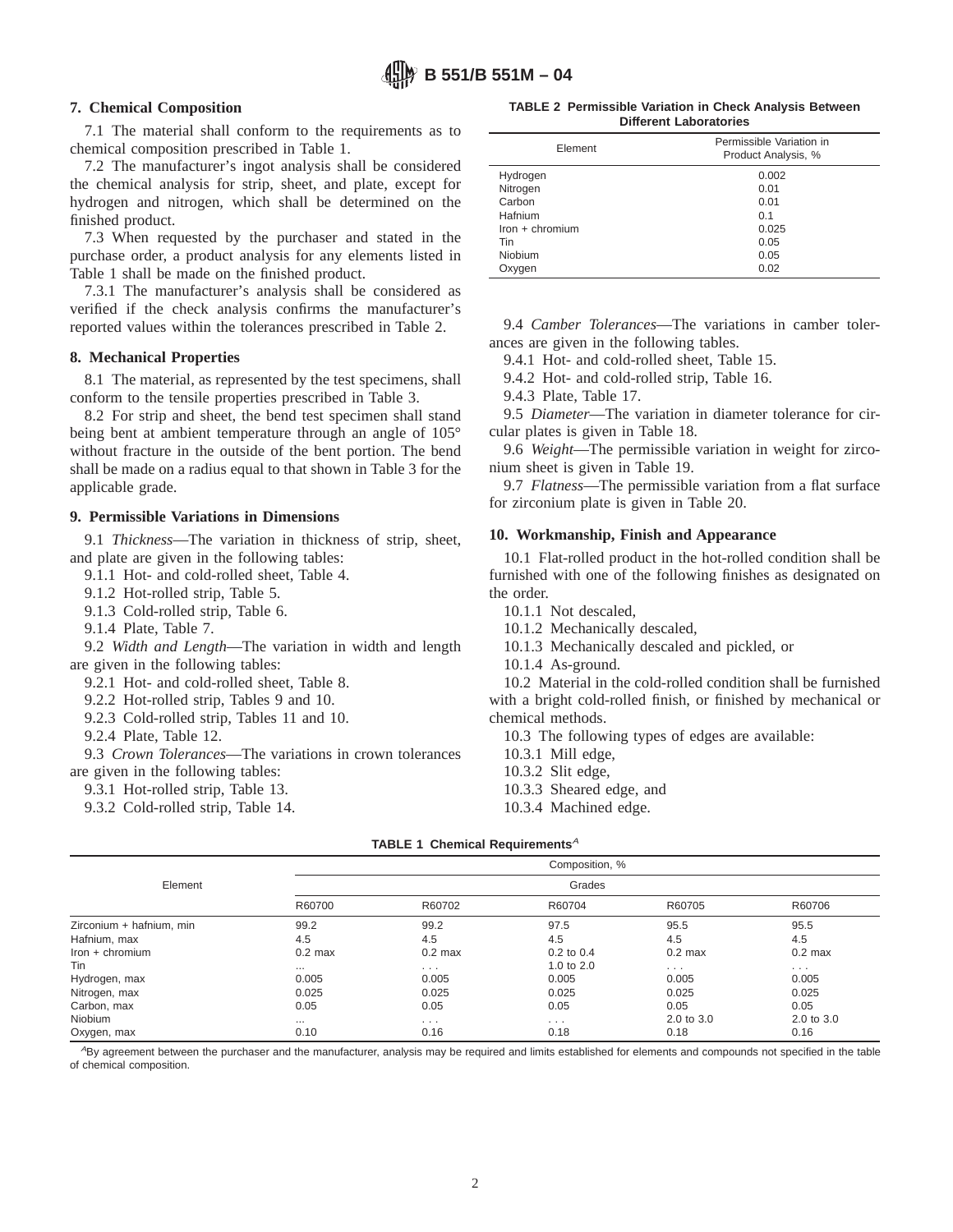#### **TABLE 3 Tensile Requirements**

|                                          | Grades   |          |          |                |          |
|------------------------------------------|----------|----------|----------|----------------|----------|
|                                          | R60700   | R60702   | R60704   | R60705         | R60706   |
| Tensile strength, min, ksi [MPa]         | $\cdots$ | 55 [380] | 60 [415] | 80 [550]       | 74 [510] |
| Yield strength, min, ksi [MPa]           | $\cdots$ | 30 [205] | 35 [240] | 55 [380]       | 50 [345] |
| Tensile strength, max, ksi [MPa]         | 55 [380] | $\cdots$ |          | $\cdots$       | $\cdots$ |
| Yield strength, max, ksi [MPa]           | 44 [305] | $\cdots$ | $\cdots$ | $\cdots$       | $\cdots$ |
| Elongation in 2 in. or 50 mm, min, $%^A$ | 20       | 16       | 14       | 16             | 14       |
| Bend test radius <sup>B</sup>            | 5T       | 5T       | 5T       | 3 <sub>T</sub> | 2.5T     |

 $A$ When a sub-size specimen is used, the gage length shall be as specified in Test Methods E 8 for that specimen.

 $^{B}$ T equals the thickness of the bend test specimen. Bend tests are not applicable to material over 0.187 in. [4.8 mm] in thickness.

| TABLE 4 Permissible Variations in Thickness of Hot- and |  |
|---------------------------------------------------------|--|
| Cold-Rolled Zirconium Sheet <sup>A</sup>                |  |

| Specified Thickness, in. [mm]         | Permissible Variations in<br>Thickness, plus and minus, in.<br>[mm] |
|---------------------------------------|---------------------------------------------------------------------|
| $0.146 - 0.1875$ , excl $[3.7 - 4.8]$ | $0.014$ [0.35]                                                      |
| $0.131 - 0.145$ [3.31-3.69]           | $0.012$ [0.30]                                                      |
| $0.115 - 0.130$ [2.91-3.30]           | $0.010$ $[0.25]$                                                    |
| $0.099 - 0.114$ [2.51-2.90]           | $0.009$ $[0.23]$                                                    |
| $0.084 - 0.098$ [2.12-2.50]           | $0.008$ [0.20]                                                      |
| $0.073 - 0.083$ [1.84-2.11]           | $0.007$ $[0.18]$                                                    |
| 0.059-0.072 [1.49-1.83]               | $0.006$ $[0.15]$                                                    |
| $0.041 - 0.058$ [1.04-1.48]           | 0.005 [0.13]                                                        |
| 0.027-0.040 [0.67-1.03]               | $0.004$ [0.10]                                                      |
| 0.017-0.026 [0.42-0.66]               | $0.003$ $[0.08]$                                                    |
| $0.008 - 0.016$ [0.19-0.41]           | $0.002$ $[0.05]$                                                    |
| $0.006 - 0.007$ [0.15-0.18]           | $0.0015$ [0.04]                                                     |
| $0.005$ $[0.13]$                      | $0.001$ $[0.025]$                                                   |

 $A$ Thickness measurements are taken at least  $\frac{3}{6}$  in. [9.5 mm] in from edge.

#### **TABLE 5 Permissible Variations in Thickness of Hot-Rolled Zirconium Strip**

|                               | _                                                                                      |                   |  |  |  |
|-------------------------------|----------------------------------------------------------------------------------------|-------------------|--|--|--|
| Specified Width, in. [mm]     | Variation from Specified Thickness<br>for Widths Given, Over and<br>Under, $in^A$ [mm] |                   |  |  |  |
|                               | 0.187-0.118, incl                                                                      | 0.119-0.083, incl |  |  |  |
| To $3\frac{1}{2}$ incl        | $0.006$ $[0.15]$                                                                       | $0.005$ $[0.13]$  |  |  |  |
| Over $3\frac{1}{2}$ -12, incl | $0.007$ $[0.18]$                                                                       | $0.006$ $[0.15]$  |  |  |  |
| Over 12-18, incl              | $0.008$ [0.20]                                                                         | $0.008$ [0.20]    |  |  |  |
| Over 18-24, incl              | $0.010$ $[0.25]$                                                                       | $0.010$ $[0.25]$  |  |  |  |
|                               |                                                                                        |                   |  |  |  |

 $A$ Thickness measurements shall be taken  $%$  in. [9.5 mm] from edge. Tolerances do not include crown.

#### **11. Significance of Numerical Limits**

11.1 For the purpose of determining compliance with the specified limits for requirements of the properties listed in the following table, an observed value or a calculated value shall be rounded as indicated in accordance with the rounding methods of Practice E 29.

| Property                            | <b>Calculated Value</b>                   |
|-------------------------------------|-------------------------------------------|
| Chemical composition and tolerances | nearest unit in the last right-hand place |
| (when expressed as decimals)        | of figures of the specified limit         |
| Tensile strength and yield strength | nearest 1000 psi (10 MPa]                 |
| Elongation                          | nearest 1 %                               |

Rounded Unit for Observed or

### **12. Number of Tests and Retests**

12.1 One longitudinal tension shall be made from each lot (see 13.1).

12.2 One chemistry test for hydrogen and nitrogen content shall be made from each lot of finished product (see 13.2).

12.3 Two bend tests, one in the longitudinal and one in the transverse direction, shall be made from each lot (see 8.2).

12.4 *Retests*:

12.4.1 If any sample or specimen exhibits obvious surface contamination or improper preparation disqualifying it as a truly representative sample, it shall be discarded and a new sample or specimen substituted.

12.4.2 If the results of any tests of any lot do not conform to the requirements specified, retests shall be made on additional sheet, strip, or plate of double the original number from the same lot, each of which shall conform to the requirements specified.

12.4.3 Retesting after failure of initial retests may be done only with the approval of the purchaser.

#### **13. Test Methods**

13.1 *Tension Tests*—Conduct the tension test in accordance with Test Methods E 8. Determine the yield strength by the offset (0.2 %) method. Determine the tensile properties using a strain rate of 0.003 to 0.007 in./in. [mm/mm]/min through the yield strength. After the yield strength has been exceeded, the cross-head speed may be increased to approximately 0.05 in./in. [mm/mm]/min to failure.

13.2 *Chemical Tests*—Conduct the chemical analysis by the standard techniques normally used by the manufacturer.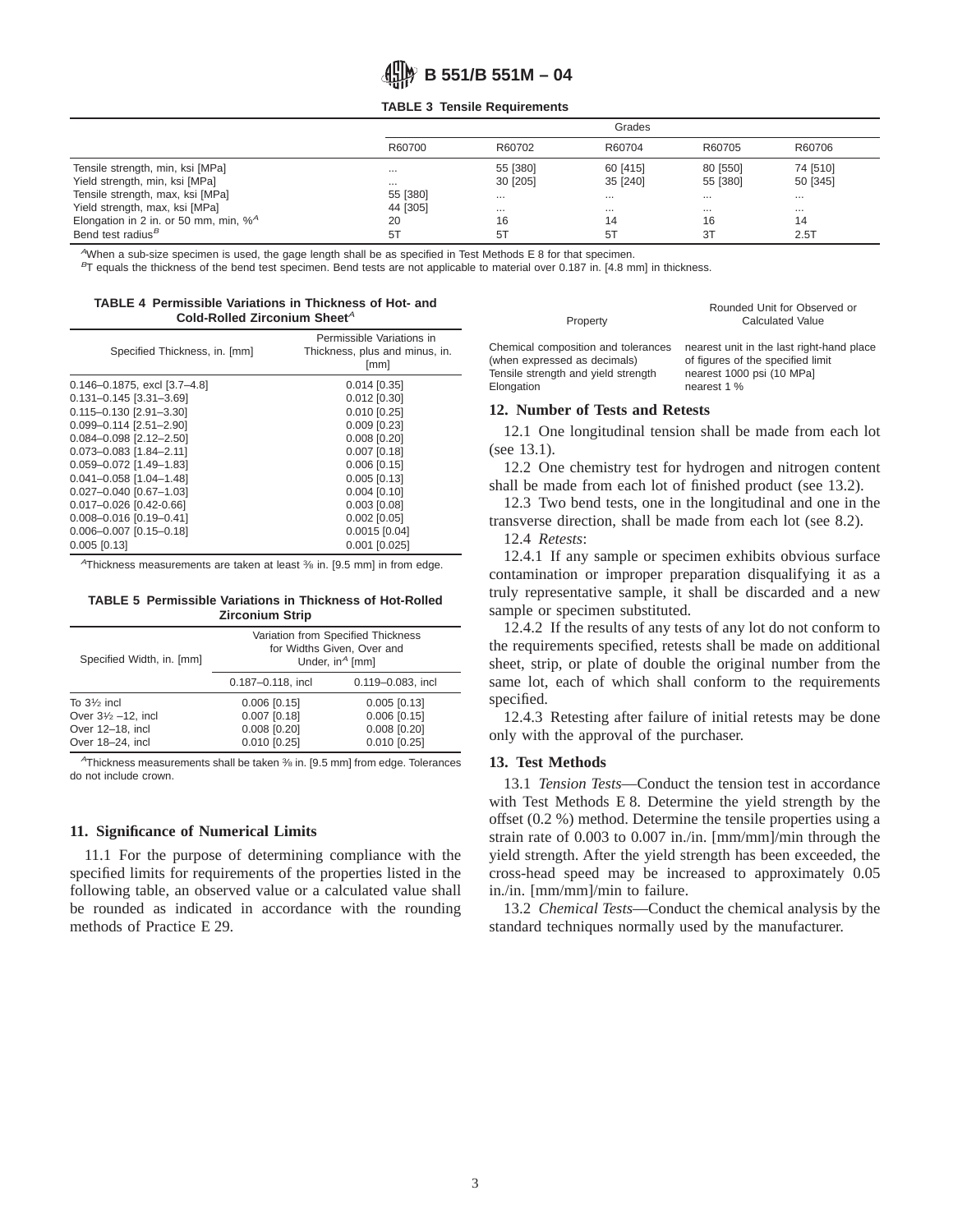#### **TABLE 6 Permissible Variations in Thickness of Cold-Rolled Zirconium Strip**

NOTE 1—For thickness under 0.010 in. [0.25 mm] in widths to 16 in. [400 mm] a tolerance of  $\pm 10\%$  of the thickness shall apply; in widths over 16 [400 mm] to 24 in. [600 mm] incl, a tolerance of  $\pm 15$  % of the thickness shall apply.

Note 2—Thickness measurements shall be taken 3/8 in. [9.5 mm] in from edge of the strip, except on widths less than 1 in. [2.5 mm] where the tolerances are applicable for measurements at all locations.

NOTE 3—The tolerances given in this table do not include crown tolerances.

|                                        | Permissible Variations in Thickness, for Widths Given, Plus and Minus, in. [mm] |                                                    |                                                |                                                           |                                                         |                                                 |                                                      |                                                                |
|----------------------------------------|---------------------------------------------------------------------------------|----------------------------------------------------|------------------------------------------------|-----------------------------------------------------------|---------------------------------------------------------|-------------------------------------------------|------------------------------------------------------|----------------------------------------------------------------|
| Specified Thickness, in. (mm)          | $\frac{3}{16}$ [4.8 mm]<br>incl, $-1$ [25 mm],<br>in. excl                      | 1 $[25$ mm $]-3$<br>$[75 \text{ mm}]$ in.,<br>excl | 3 [75 mm]-6<br>$[150 \text{ mm}]$ in.,<br>incl | Over 6<br>$[150 \text{ mm}] - 9$<br>[230 mm] in.,<br>incl | Over 9<br>$[230$ mm $]-12$<br>$[300$ mm $]$ in.<br>incl | Over 12<br>[300 mm]-16<br>[400 mm] in.,<br>incl | Over 16<br>$[400$ mm $]-20$<br>[500 mm] in.,<br>incl | Over 20<br>$[500$ mm $]-24$<br>$[600 \text{ mm}]$ in.,<br>incl |
| Under 3/16 - 0.161, incl [4.8-4.1]     | $0.002$ $[0.05]$                                                                | $0.003$ [.08]                                      | $0.004$ [.10]                                  | $0.004$ [.10]                                             | $0.004$ [.10]                                           | $0.005$ [.13]                                   | $0.006$ [.16]                                        | $0.006$ [.16]                                                  |
| 0.160-0.100, incl [4.0-2.52]           | $0.002$ [0.05]                                                                  | $0.002$ [.05]                                      | $0.003$ [.08]                                  | $0.004$ [.10]                                             | $0.004$ [.10]                                           | $0.004$ [.10]                                   | $0.005$ [.13]                                        | $0.005$ [.13]                                                  |
| $0.099 - 0.069$ , incl $[2.51 - 1.75]$ | $0.002$ [0.05]                                                                  | $0.002$ [.05]                                      | $0.003$ $[.08]$                                | $0.003$ [.08]                                             | $0.003$ [.08]                                           | $0.004$ [.10]                                   | $0.004$ [.10]                                        | $0.004$ [.10]                                                  |
| $0.068 - 0.050$ , incl $[1.74 - 1.3]$  | $0.002$ $[0.05]$                                                                | $0.002$ [.05]                                      | $0.003$ $[.08]$                                | $0.003$ $[.08]$                                           | $0.003$ [.08]                                           | $0.003$ [.08]                                   | $0.004$ [.10]                                        | $0.004$ [.10]                                                  |
| 0.049-0.040, incl [1.29-1.00]          | $0.002$ $[0.05]$                                                                | $0.002$ [.05]                                      | $0.0025$ [.06]                                 | $0.003$ [.08]                                             | $0.003$ $[0.8]$                                         | $0.003$ [.08]                                   | $0.004$ [.10]                                        | $0.004$ [.10]                                                  |
| 0.039-0.035, incl [0.99-0.90]          | $0.002$ [0.05]                                                                  | $0.002$ [.05]                                      | $0.0025$ [.06]                                 | $0.003$ [.08]                                             | $0.003$ [.08]                                           | $0.003$ [.08]                                   | $0.003$ [.08]                                        | $0.003$ [.08]                                                  |
| 0.034-0.029, incl [0.89-0.73]          | $0.0015$ [.04]                                                                  | $0.0015$ [.04]                                     | $0.002$ [.05]                                  | $0.0025$ [.06]                                            | $0.0025$ [.06]                                          | $0.0025$ [.06]                                  | $0.003$ [.08]                                        | $0.003$ [.08]                                                  |
| 0.028-0.026, incl [0.72-0.66]          | $0.001$ $[.025]$                                                                | $0.0015$ [.04]                                     | $0.0015$ [.04]                                 | $0.002$ [.05]                                             | $0.002$ [.05]                                           | $0.002$ [.05]                                   | $0.0025$ [.06]                                       | $0.003$ [.08]                                                  |
| 0.025-0.020, incl [0.65-0.51]          | $0.001$ [.025]                                                                  | $0.001$ [.025]                                     | $0.0015$ [.04]                                 | $0.002$ [.05]                                             | $0.002$ [.05]                                           | $0.002$ [.05]                                   | $0.0025$ [.06]                                       | $0.0025$ [.06]                                                 |
| 0.019-0.017, incl [0.50-0.43]          | $0.001$ [.025]                                                                  | $0.001$ $[.025]$                                   | $0.001$ $[.025]$                               | $0.0015$ [.04]                                            | $0.0015$ [.04]                                          | $0.002$ [.05]                                   | $0.002$ [.05]                                        | $0.002$ [.05]                                                  |
| 0.016-0.013, incl [0.42-0.32]          | $0.001$ $[.025]$                                                                | $0.001$ [.025]                                     | $0.001$ $[.025]$                               | $0.0015$ [.04]                                            | $0.0015$ [.04]                                          | $0.0015$ [.04]                                  | $0.002$ [.05]                                        | $0.002$ [.05]                                                  |
| $0.012$ [.30]                          | $0.001$ [.025]                                                                  | $0.001$ [.025]                                     | $0.001$ $[.025]$                               | $0.001$ $[.025]$                                          | $0.0015$ [.04]                                          | $0.0015$ [.04]                                  | $0.0015$ [.04]                                       | $0.0015$ [.04]                                                 |
| $0.011$ [.28]                          | $0.001$ [.025]                                                                  | $0.001$ $[.025]$                                   | $0.001$ [.025]                                 | $0.001$ [.025]                                            | $0.001$ $[.025]$                                        | $0.0015$ [.04]                                  | $0.0015$ [.04]                                       | $0.0015$ [.04]                                                 |
| $0.010$ [.25]                          | $0.001$ [.025]                                                                  | $0.001$ $[.025]$                                   | $0.001$ $[.025]$                               | $0.001$ [.025]                                            | $0.001$ $[.025]$                                        | $0.001$ [.025]                                  | $0.0015$ [.04]                                       | $0.0015$ [.04]                                                 |

#### **TABLE 7 Permissible Variations in Thickness of Zirconium** Plate<sup>A</sup>

| Specified Thickness,                                           |                                            | Permissible Variations in Thickness for<br>Widths Given, in. [mm] |                            |       |  |  |
|----------------------------------------------------------------|--------------------------------------------|-------------------------------------------------------------------|----------------------------|-------|--|--|
| in. [mm]                                                       | To 84 in. [2.1 m], incl<br>Over 84-120 in. |                                                                   |                            |       |  |  |
|                                                                | $[2.1 - 3.05$ m], incl                     |                                                                   |                            |       |  |  |
|                                                                | <b>Plus</b>                                | Minus                                                             | Plus                       | Minus |  |  |
| 1/ <sub>8</sub> [3.2]- <sup>3</sup> / <sub>8</sub> [9.5], excl | $0.046$ [1.17] $0.01$ [.25]                |                                                                   | $0.050$ [1.3] $0.01$ [.25] |       |  |  |
| 3/8 [9.5]-3/4 [20], excl                                       | 0.054 [1.37] 0.01 [.25]                    |                                                                   | 0.058 [1.47] 0.01 [.25]    |       |  |  |
| 3/ <sub>4</sub> [20]-1 [25], excl                              | 0.060 [1.52] 0.01 [.25]                    |                                                                   | 0.064 [1.62] 0.01 [.25]    |       |  |  |
| 1 [25]-2 $[50]$ <sup>B</sup> , incl                            | 0.070 [1.78] 0.01 [.25]                    |                                                                   | 0.074 [1.88] 0.01 [.25]    |       |  |  |

<sup>A</sup>For circles, the plus tolerances for the specified thicknesses apply to the diameter of the circle corresponding to the width ranges shown. For plates of irregular shape, the plus thickness tolerances apply to the greatest width corresponding to the width ranges shown.

 $B$ For permissible variations on plates over 2 in. [50 mm] thick, the producer should be consulted.

#### **14. Inspection**

14.1 The manufacturer shall inspect the material covered by this specification prior to shipment and, on request, shall furnish the purchaser with certificates of test. If so specified in the purchase order, the purchaser or his representative may witness the testing and inspection of the material at the place of manufacturer. In such cases the purchaser shall state in his

**TABLE 8 Permissible Variations in Width and Length of Hot- and Cold-Rolled Zirconium Sheet**

| Specified Width, in. [m] for      | Permissible Variations                          |
|-----------------------------------|-------------------------------------------------|
| Thickness Under 3/16 in. [4.8 mm] | in Width, in. [mm]                              |
| 24-48, excl [7-14]                | $+$ <sup>1</sup> / <sub>8</sub> , -0 [+3.2, -0] |
| 48 and over [14]                  | $+3/16$ , $-0$ [ $+4.8$ , $-0$ ]                |
| Specified Length, ft [m]          | Permissible Variations                          |
|                                   | in Length, in. [mm]                             |
| Up-10, incl [3]                   | $+1/2$ , $-0$ [+13, $-0$ ]                      |
| Over 10-20, incl [3-6]            | $+1, -0$ [ $+25, -0$ ]                          |

purchase order which tests he desires to witness. The manufacturer shall give ample notice to the purchaser as to the time and place of the designated tests. If the purchaser's representative does not present himself at the time agreed upon for the testing, the manufacturer shall consider the requirement for purchaser's inspection at the place of manufacture to be waived.

14.2 The manufacturer shall afford the inspector representing the purchaser, without charge, all reasonable facilities to satisfy him that the material is being furnished in accordance with this specification. This inspection shall be so conducted as to not interfere unnecessarily with the operation of the works.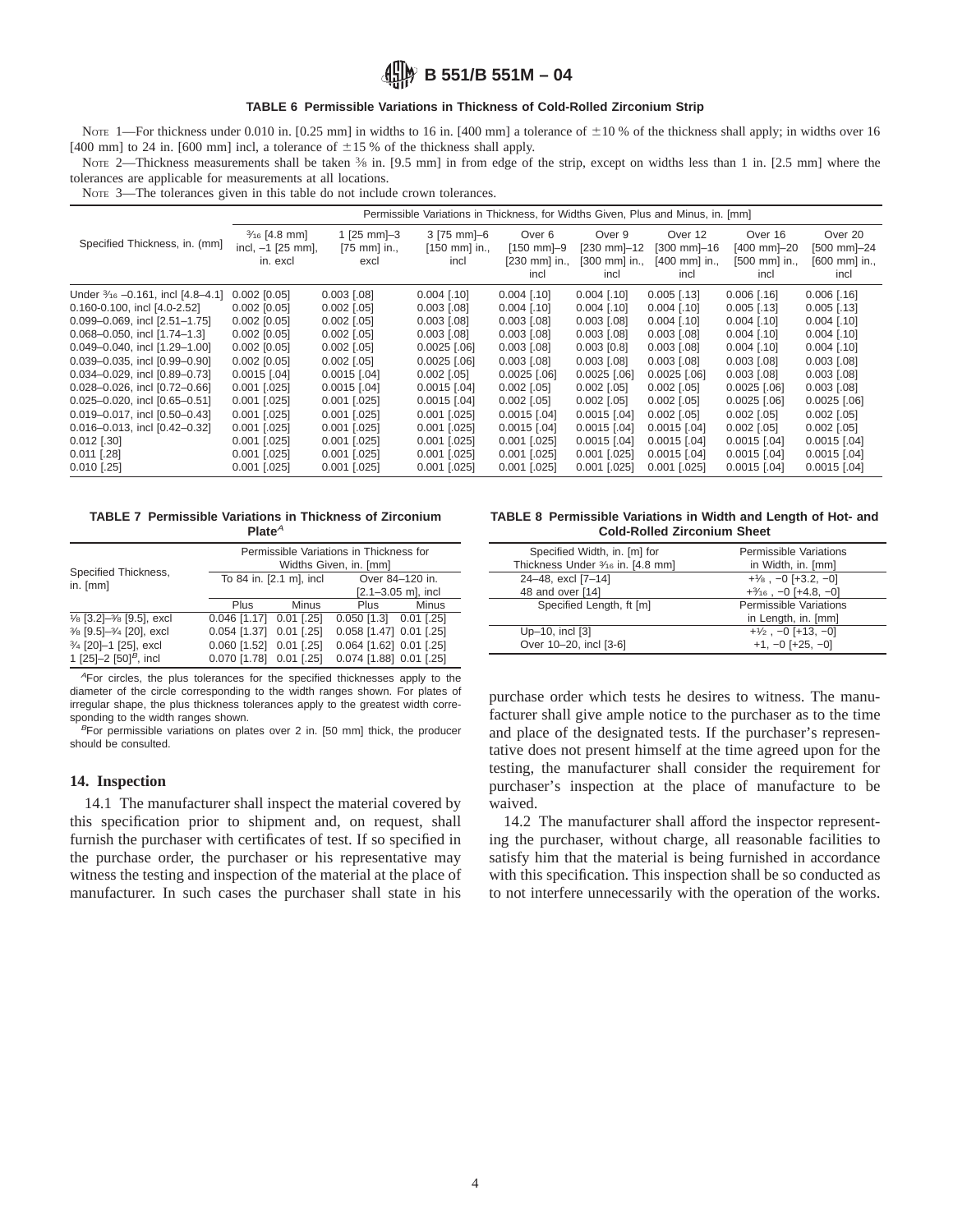|                                        |                     |                     | Permissible Variation in Width, in. [mm] |                      |                      |                      |
|----------------------------------------|---------------------|---------------------|------------------------------------------|----------------------|----------------------|----------------------|
| Specified Width, in. [mm]              | Mill Edge           |                     | Slit Edge                                |                      | Sheared Edge         |                      |
|                                        | Plus                | Minus               | Plus                                     | Minus                | Plus                 | Minus                |
| To 31/2 incl [90]                      | $\frac{1}{8}$ [3.2] |                     | $\frac{1}{32}$ [0.8]                     | $\frac{1}{32}$ [0.8] | $\frac{1}{16}$ [0.6] | $\frac{1}{16}$ [0.6] |
| Over $3\frac{1}{2}$ -12, incl [90-300] | $\frac{1}{4}$ [6.4] | $\frac{1}{8}$ [3.2] | $\frac{1}{32}$ [0.8]                     | $\frac{1}{32}$ [0.8] | $\frac{1}{8}$ [3.2]  |                      |
| Over 12-18, incl [300-460]             | $\frac{3}{8}$ [9.5] | $\frac{1}{8}$ [3.2] | $\frac{3}{64}$ [1.2]                     | $\frac{3}{64}$ [1.2] | $\frac{1}{8}$ [3.2]  |                      |
| Over 18-24, excl [460-600]             | $\frac{1}{2}$ [13]  | $\frac{1}{4}$ [6.4] | $\frac{3}{64}$ [1.2]                     | $\frac{3}{64}$ [1.2] | $\frac{3}{16}$ [4.8] |                      |

# **TABLE 9 Permissible Variations in Width of Hot-Rolled Zirconium Strip**

**TABLE 10 Permissible Variations in Length of Hot- and Cold-Rolled Zirconium Strip**

| Specified Length, ft [m] | Permissible Variations<br>in Length, in. [mm] |
|--------------------------|-----------------------------------------------|
| To 5, incl [1.5]         | $+3/8$ , $-0$ [ $+9.5-0$ ]                    |
| Over 5-10, incl [1.5-3]  | $+1/2$ , $-0$ [+13, $-0$ ]                    |
| Over 10-20, incl [3-6.1] | $+$ / $\frac{1}{8}$ , $-0$ [+16, $-0$ ]       |

# **15. Rejection**

15.1 Rejection for failure of the material to meet the requirements of this specification shall be reported to the manufacturer within 60 calendar days from the receipt of the material by the purchaser. Unless otherwise specified, rejected material may be returned to the manufacturer at the manufacturer's expense, unless the purchaser receives, within three weeks of the notice of rejection, other instructions for disposition.

# **16. Certification**

16.1 A producer or supplier shall furnish the purchaser with a certificate that the material was manufactured, sampled, tested, and inspected in accordance with this specification and has been found to meet the requirements. The certificate shall include a report of the test results.

#### **17. Referee**

17.1 In the event of disagreement between the manufacturer and the purchaser on the conformance of the material to the requirements of this specification or any special test specified by the purchaser, a mutually acceptable referee shall perform the tests in question. The results of the referee's testing shall be used in determining conformance of the material to this specification.

#### **18. Product Marking**

18.1 *Identification*—Unless otherwise specified, each plate, sheet, and strip shall be marked in the respective location indicated below, with the number of this specification, heat number, manufacturer's identification, and the nominal thickness. The characters shall be not less than 3⁄8 in. [9.52 mm] in height, shall be applied using a suitable marking fluid, and shall be capable of being removed with a hot alkaline cleaning solution without rubbing. The marking shall have no deleterious effect on the material or its performance. The characters shall be sufficiently stable to withstand ordinary handling

18.1.1 Plate, flat sheet, and flat strip over 6 in. [150 mm] in width shall be marked in lengthwise rows of characters recurring at intervals not greater than 3 in. [75 mm], the rows being spaced not more than 1 in. [40 mm] apart and alternatively staggered. Heat numbers shall occur at least three times across the width of the material and at intervals not greater than 2 ft [0.6 m] along the length. As an option, when permitted by the purchaser, each plate, sheet, or cut length strip may be marked in at least one corner with the number of this specification, heat number, manufacturer's identification, and the nominal thickness in inches or millimetres as required.

18.1.2 Flat strip 6 in. [150 mm] and under in width shall be marked near one end.

18.1.3 Coiled sheet and strip shall be marked near the outside end of the coil.

#### **19. Packaging and Package Marking**

19.1 Unless otherwise specified, material purchased under this specification may be packaged for shipment either by boxing, crating, single boarding, burlapping, or with no protection in accordance with the manufacturer's standard practice.

#### **20. Keywords**

20.1 plate; sheet; strip; zirconium; zirconium alloy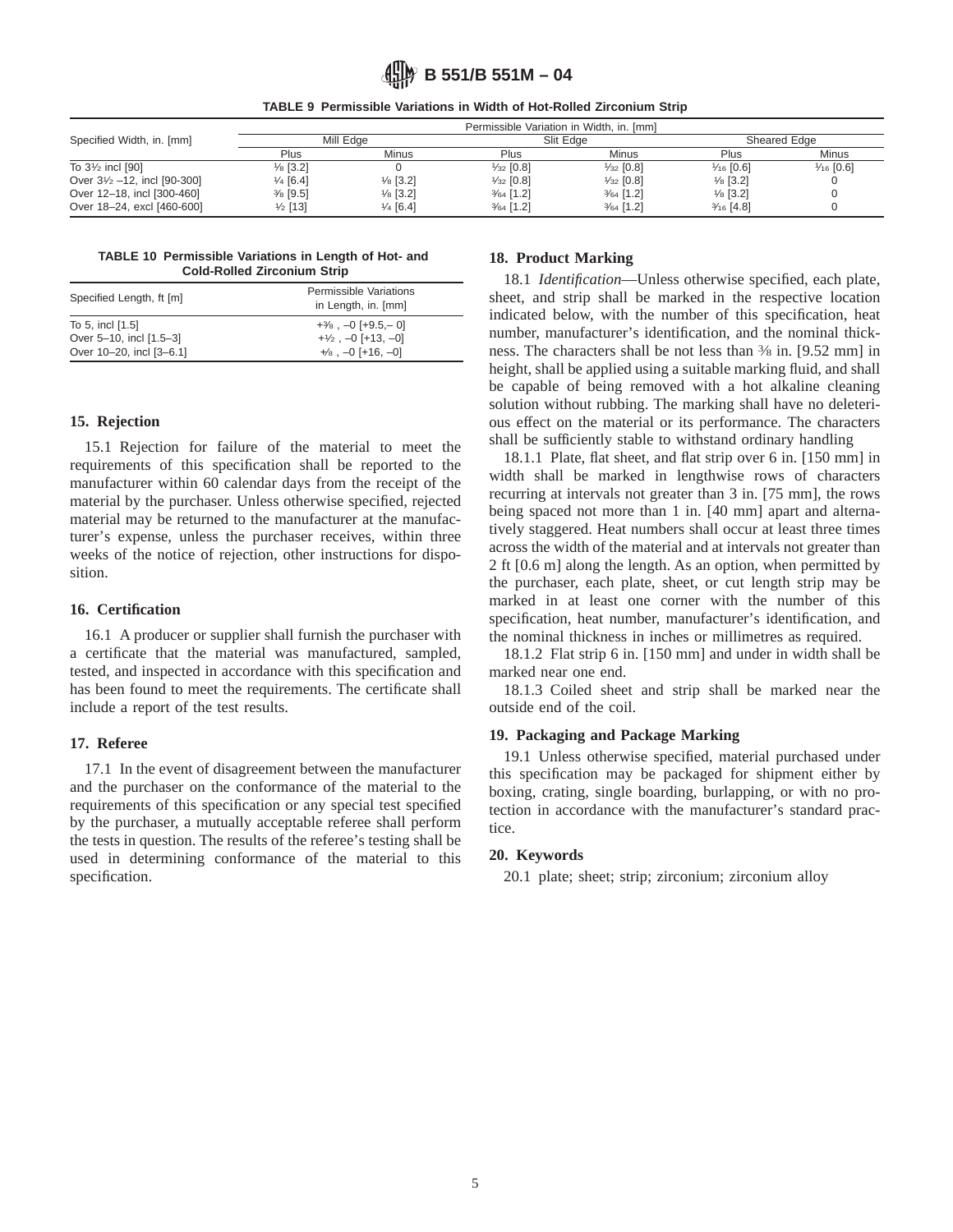|                                       |                                            |                                     |                                                | Permissible Variations in Width, for Widths Given, Plus and Minus, in. [mm] |                                                 |                                             |
|---------------------------------------|--------------------------------------------|-------------------------------------|------------------------------------------------|-----------------------------------------------------------------------------|-------------------------------------------------|---------------------------------------------|
| Specified Thickness, in. [mm]         | Under 1/2 [13]-3/16<br>$[4.8$ mm, in. incl | 1/2 [13 mm]-6 [150<br>mm], in. incl | Over 6 [150]-9<br>$[230 \text{ mm}]$ in., incl | Over 9 [230 mm]-12<br>$[300 \text{ mm}]$ in., incl                          | Over 12 [300]-20<br>$[500 \text{ mm}]$ in. incl | Over 20 [500]-24<br>$[600$ mm $]$ in., excl |
| Under 3/16 - 0.161, incl [4.8-4.1]    | $\cdots$                                   | $0.016$ [.41]                       | $0.020$ $1.51$                                 | $0.020$ [.5]                                                                | $0.031$ [.8]                                    | $0.031$ [.8]                                |
| $0.160 - 0.100$ , incl $[4.0 - 2.52]$ | $0.010$ [.25]                              | $0.010$ [.25]                       | $0.016$ [.41]                                  | $0.016$ [.41]                                                               | $0.020$ [.5]                                    | $0.020$ [.5]                                |
| 0.099-0.069, incl [2.51-1.75]         | $0.008$ [.2]                               | $0.008$ [.2]                        | $0.010$ [.25]                                  | $0.010$ [.25]                                                               | $0.016$ [.41]                                   | $0.020$ [.5]                                |
| 0.068 and under [1.74]                | $0.005$ [.13]                              | $0.005$ [.13]                       | $0.005$ [.25]                                  | $0.010$ [.25]                                                               | $0.016$ [.41]                                   | $0.020$ [.5]                                |

# **TABLE 11 Permissible Variations in Width of Cold-Rolled Zirconium Strip (Slit Edge)**

#### **TABLE 12 Permissible Variations in Width and Length of Rectangular, Sheared Zirconium Plate**

NOTE 1—The permissible variation under the specified width and length is  $\frac{1}{4}$  in. [6.4 mm]

NOTE 2—Rectangular plates over 1 in. [25 mm] in thickness are not commonly sheared, and are machined or otherwise cut to length and width or produced in the size as-rolled, uncropped.

|                            |                          |                        | Permissible Variations Over Specified Dimension, for Thickness Given, in. [mm] |                       |                                                         |                     |                       |
|----------------------------|--------------------------|------------------------|--------------------------------------------------------------------------------|-----------------------|---------------------------------------------------------|---------------------|-----------------------|
| Specified Length, in. [m]  | Specified Width, in. [m] |                        | Under <sup>3</sup> / <sub>8</sub> in. [9.5 mm]                                 |                       | 3/8 -5/8 in. [9.5-16 mm], excl 5/8 in. [16 mm] and Over |                     |                       |
|                            |                          | Width                  | Length                                                                         | Width                 | Length                                                  | Width               | Length                |
| Under 120 [3.05]           | Under 60 [1.52]          | $\frac{3}{8}$ [9.5]    | $\frac{1}{2}$ [13]                                                             | $\frac{7}{16}$ [11]   | $5/8$ [16]                                              | $\frac{1}{2}$ [13]  | $\frac{3}{4}$ [20]    |
|                            | 60-84 [1.52-2.1], excl   | $\frac{7}{16}$ [11]    | $\frac{5}{8}$ [16]                                                             | $\frac{1}{2}$ [13]    | $1\frac{1}{16}$ [17.5]                                  | $\frac{5}{8}$ [16]  | $\frac{7}{8}$ [22]    |
|                            | 84-108 [2.1-2.74], excl  | $\frac{1}{2}$ [13]     | 3/4 [20]                                                                       | $\frac{5}{8}$ [16]    | $\frac{7}{8}$ [22]                                      | $\frac{3}{8}$ [9.5] | 1 [25]                |
|                            | 108 [2.74] or over       | $\frac{5}{6}$ [16]     | $\frac{7}{8}$ [22]                                                             | $\frac{3}{4}$ [20]    | 1[25]                                                   | $\frac{7}{8}$ [22]  | 11/8 [28.6]           |
| 120-240 [3.05-6.1], excl   | Under 60 [1.52]          | $\frac{3}{8}$ [9.5]    | $\frac{3}{8}$ [16]                                                             | $\frac{1}{2}$ [13]    | $\frac{7}{8}$ [22]                                      | $\frac{5}{8}$ [16]  | 1 [25]                |
|                            | 60-84 [1.52-2.1], excl   | $\frac{1}{2}$ [13]     | $\frac{3}{4}$ [20]                                                             | $\frac{5}{8}$ [16]    | $\frac{7}{8}$ [22]                                      | $\frac{3}{4}$ [20]  | 1 [25]                |
|                            | 84-108 [2.1-2.74], excl  | $\frac{9}{16}$ [14]    | $\frac{7}{8}$ [22]                                                             | $1\frac{1}{6}$ [17.5] | $15/16$ [24]                                            | $13/16$ [20.6]      | 11/8 [28.6]           |
|                            | 108 [2.74] or over       | $\frac{5}{8}$ [16]     | 1 [25]                                                                         | $\frac{3}{4}$ [20]    | 11/8 [28.6]                                             | $\frac{7}{8}$ [22]  | 11/ <sub>4</sub> [32] |
| 240-360 [6.1-9.15], excl   | Under 60 [1.52]          | $\frac{3}{8}$ [9.5]    | 1 [25]                                                                         | $\frac{1}{2}$ [13]    | 11/8 [28.6]                                             | $\frac{5}{8}$ [16]  | 11/ <sub>4</sub> [32] |
|                            | 60-84 [1.52-2.1] excl    | $\frac{1}{2}$ [13]     | 1 [25]                                                                         | $\frac{5}{8}$ [16]    | 11/8 [28.6]                                             | $\frac{3}{4}$ [20]  | 13/4 [32]             |
|                            | 84-108 [2.1-2.74], excl  | $%16$ [14]             | 1 [25]                                                                         | $11/16$ [17.5]        | 11/8 [28.6]                                             | $\frac{7}{8}$ [22]  | $1\%$ [3]             |
|                            | 108 [2.74] or over       | $1\frac{1}{16}$ [17.5] | 11/8 [28.6]                                                                    | $\frac{7}{8}$ [22]    | 11/ <sub>4</sub> [32]                                   | 1 [25]              | 1% [35]               |
| 360-480 [9.5-12.2], excl   | Under 60 [1.52]          | $\frac{7}{16}$ [11]    | $1\frac{1}{8}$ [28.6]                                                          | $\frac{1}{2}$ [13]    | 11/4 [32]                                               | $\frac{5}{8}$ [16]  | $1\frac{1}{2}$ [38]   |
|                            | 60-84 [1.52-2.1], excl   | $\frac{1}{2}$ [13]     | 11/ <sub>4</sub> [32]                                                          | $\frac{5}{8}$ [16]    | 1% [35]                                                 | $\frac{3}{4}$ [20]  | $1\frac{1}{2}$ [38]   |
|                            | 84-108 [2.1-2.74], excl  | $%16$ [14]             | 11/ <sub>4</sub> [32]                                                          | $\frac{3}{4}$ [20]    | 1% [35]                                                 | $\frac{7}{8}$ [22]  | $1\frac{1}{2}$ [38]   |
|                            | 108 [2.74] or over       | $\frac{3}{4}$ [20]     | 1% [35]                                                                        | $\frac{7}{8}$ [22]    | $1\frac{1}{2}$ [38                                      | 1 [25]              | 1% [41]               |
| 480-600 [12.2-15.24], excl | Under 60 [1.52]          | $\frac{7}{16}$ [11]    | 11/ <sub>4</sub> [32]                                                          | $\frac{1}{2}$ [13]    | $1\frac{1}{2}$ [38]                                     | $\frac{5}{8}$ [16]  | 1% [41]               |
|                            | 60-84 [1.52-2.1], excl   | $\frac{1}{2}$ [13]     | 1% [35]                                                                        | $\frac{5}{8}$ [16]    | $1\frac{1}{2}$ [38]                                     | $\frac{3}{4}$ [20]  | 1% [41]               |
|                            | 84-108 [2.1-2.74], excl  | $\frac{5}{8}$ [16]     | 1% [35]                                                                        | $\frac{3}{4}$ [20]    | 11/2 [38]                                               | $\frac{7}{8}$ [22]  | 1% [41]               |
|                            | 108 [2.74] or over       | 3/4 [20]               | $1\frac{1}{2}$ [38]                                                            | $\frac{7}{8}$ [22]    | 1% [41]                                                 | 1 [25]              | 13/4 [45]             |
| 600 [15.24] or over        | Under 60 [1.52]          | $\frac{1}{2}$ [13]     | 13/4 [45]                                                                      | $\frac{5}{8}$ [16]    | 1% [48]                                                 | $\frac{5}{8}$ [16]  | 1% [48]               |
|                            | 60-84 [1.52-2.1], excl   | $\frac{5}{8}$ [16]     | 13/4 [45]                                                                      | $\frac{3}{4}$ [20]    | 1% [48]                                                 | $\frac{7}{8}$ [22]  | 1% [48]               |
|                            | 84-108 [2.1-2.74], excl  | $\frac{5}{8}$ [16]     | 13/4 [45]                                                                      | $\frac{3}{4}$ [20]    | 1% [48]                                                 | $\frac{7}{8}$ [22]  | 1% [48]               |
|                            | 108 [2.74] or over       | $\frac{7}{8}$ [22]     | 13/4 [45]                                                                      | 1 [25]                | 2[50]                                                   | 11/8 [28.6]         | 21/ <sub>4</sub> [57] |

# **TABLE 13 Crown Tolerances for Hot-Rolled Zirconium Strip**

| Specified Width, in. [mm]              | Permissible Variation in<br>Thickness from Edge to<br>Center of Strip, for Widths<br>Given, in. [mm] |
|----------------------------------------|------------------------------------------------------------------------------------------------------|
| To $3\frac{1}{2}$ , incl [90]          | $0.003$ $[0.08]$                                                                                     |
| Over $3\frac{1}{2}$ -12, incl [90-300] | $0.004$ [0.10]                                                                                       |
| Over 12-18, incl [300-460]             | $0.006$ [0.15]                                                                                       |
| Over 18-24, excl [460-500]             | $0.008$ $[0.20]$                                                                                     |

# **TABLE 14 Crown Tolerances for Cold-Rolled Zirconium Strip**

| Specified Thickness, in. [mm]                                          |                             | Tolerance by which the Thickness at Middle of<br>Strip may be Greater than at the Edges, for<br>Widths Given, in. [mm] |                                 |
|------------------------------------------------------------------------|-----------------------------|------------------------------------------------------------------------------------------------------------------------|---------------------------------|
|                                                                        | To 5 [125],<br>incl         | Over <sub>5</sub><br>[125]-12 [300], [300]-24 [600],<br>incl                                                           | Over 12<br>inc.                 |
| 0.005 [.13]-0.010 [.25], incl<br>Over 0.010 [.25]-0.025 [.64],<br>incl | 0.00075[.02]<br>0.001[0.25] | $0.001$ [.025]<br>$0.0015$ [.04]                                                                                       | $0.0015$ [.04]<br>$0.002$ [.05] |
| Over 0.025 [.64]-0.065 [1.65],<br>incl                                 | $0.0015$ [.04]              | $0.002$ [.05]                                                                                                          | $0.0025$ [.06]                  |
| Over 0.065 [1.65]-3/16 [4.8],<br>excl                                  | $0.002$ [.05]               | $0.0025$ [.06]                                                                                                         | 0.003[.08]                      |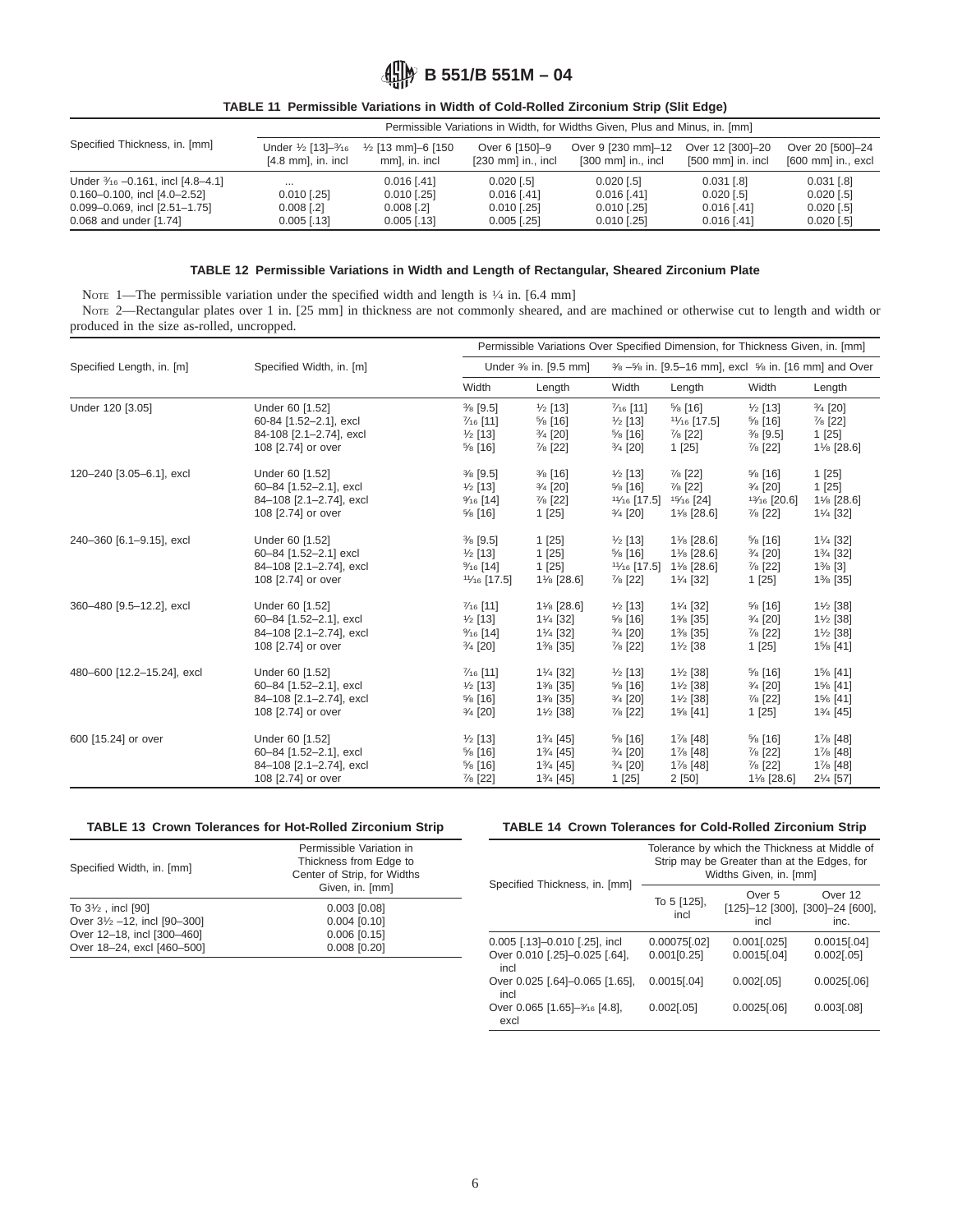#### **TABLE 15 Camber Tolerances for Hot- and Cold-Rolled Zirconium Sheet<sup>A</sup>**

| Specified Width, in. [mm] | Tolerance per Unit                  |
|---------------------------|-------------------------------------|
|                           | Length of any 8 ft [24 m], in. [mm] |
| 24-36, incl [600-900]     | $\frac{1}{8}$ [3.2]                 |
| Over 36 [900]             | $\frac{3}{32}$ [2.4]                |

<sup>A</sup>Camber is the greatest deviation of a side edge from a straight line, the measurement being taken on the concave side with a straightedge.

#### **TABLE 16 Camber Tolerance for Hot- and Cold-Rolled Zirconium** Strip<sup>A</sup>

| Specified Width, in. [mm]     | Tolerance, per Unit Length<br>of any 8 ft [2.44 m], |
|-------------------------------|-----------------------------------------------------|
|                               | in. $[mm]$                                          |
| To $1\frac{1}{2}$ , incl [38] | $\frac{1}{2}$ [13]                                  |
| Over 11/2 - 24, incl [38-600] | $\frac{1}{4}$ [6.4]                                 |

<sup>A</sup>Camber is the deviation of a side edge from a straight line. The measurement is taken by placing an 8-ft [2.44 m] straight-edge on the concave side and measuring the greatest distance between the strip edge and the straight edge.

| TABLE 17 Camber Tolerance for Zirconium Plate $^{\mathcal{A}}$ |  |  |  |  |  |  |  |
|----------------------------------------------------------------|--|--|--|--|--|--|--|
|----------------------------------------------------------------|--|--|--|--|--|--|--|

| Tolerance: | $\frac{1}{6}$ in. [3.2 mm] $\times$ (number of meters/1.5) |
|------------|------------------------------------------------------------|
|            | (number of feet of length/5)                               |

 ${}^A$ Camber is the greatest deviation of a side edge from a straight line. The measurement is taken by placing a straightedge on the concave side and measuring the greatest distance between the plate edge and the straightedge.

|  |  |  | <b>TABLE 18 Diameter Tolerances for Circular Plates</b> |  |  |  |
|--|--|--|---------------------------------------------------------|--|--|--|
|--|--|--|---------------------------------------------------------|--|--|--|

| Specified Diameter, in. [m] |                                               | Tolerance Over Specified Diameter for Given<br>Diameter and Thickness<br>(No Tolerance Under), in. [mm] |                                                 |
|-----------------------------|-----------------------------------------------|---------------------------------------------------------------------------------------------------------|-------------------------------------------------|
|                             | To $\frac{3}{8}$ [9.5], incl,<br>in Thickness | $\frac{3}{8}$ to $\frac{5}{8}$<br>$[9.5 - 16]$ excl,<br>in Thickness                                    | % [16] and<br>Over in<br>Thickness <sup>A</sup> |
| To 60 [1.5], excl           | $\frac{1}{4}$ [6.4]                           | $\frac{3}{8}$ [9.5]                                                                                     | $\frac{1}{2}$ [13]                              |
| 60-84 [1.5-2.1], incl       | $\frac{5}{16}$ [8.0]                          | $\frac{7}{16}$ [11]                                                                                     | $\frac{2}{16}$ [14]                             |
| 84-108 [2.1-2.8], excl      | $\frac{3}{8}$ [9.5]                           | $\frac{1}{2}$ [13]                                                                                      | $\frac{5}{6}$ [16]                              |
| 108-130 [2.8-3.3], incl     | $\frac{7}{16}$ [11]                           | $9/16$ [14]                                                                                             | $1\frac{1}{6}$ [17.5]                           |

ACircular and sketch plates over 5⁄8 in. [16 mm] in thickness are not commonly sheared and are machined or otherwise cut.

#### **TABLE 19 Permissible Variations in Weight of Hot- and Cold-Rolled Zirconium Sheet**

The actual weight of any one item on an ordered thickness and size in any finish is limited in overweight by the following tolerance: Any item of 5 sheets or less or any item estimated to weigh 200 lb [100 kg] or less, may actually weigh as much as 10 % over the estimated weight. Any item of more than 5 sheets and estimated to weigh more than 200 lb [100 kg] may actually weigh as much as 71⁄2 % over the estimated weight. There is no under tolerance in weight for zirconium sheets, under tolerance being restricted by the permissible thickness variations. Only random (or mill size) sheets may be ordered on a square foot [meter] basis, and the number of square feet [meter] shipped may exceed the number ordered by as much as 5 %